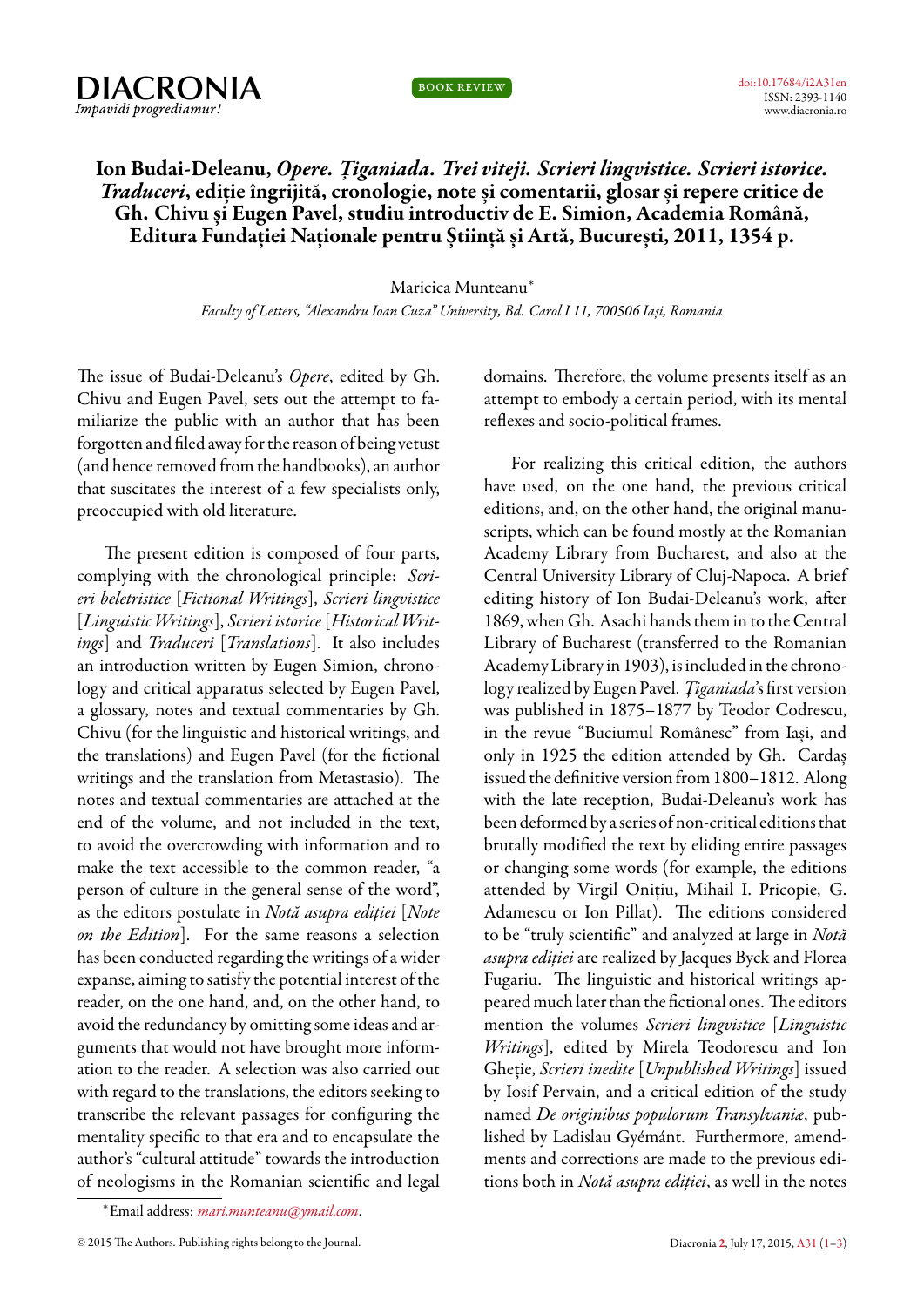at the end of the volume. For example, in the case of *Țiganiada*, there are compared, in *Note și comentarii* [*Notes and Comments*], the editions of Gh. Cardaș, J. Byck and Florea Fugariu, registering and correcting the wrong lections by consulting the poem's two versions from the original manuscripts. The analysis of this editing history highlights the faulty reception of Budai-Deleanu's work. While the poems *Țiganiada* and *Trei viteji* have aroused the interest of some editors (although the first critical editions of the two poems, those of J. Byck, appear only in 1953 and 1956, respectively), the linguistic and historical writings, as well as the translations, have been left in the shadows (Mirela Teodorescu and Ion Gheție edition is published in 1970, L. Gyémánt edition, in 1991, and some fragments from the translated texts, in 1983). However, none of the quoted editions gathers texts from the various areas in which Budai-Deleanu activated. The present edition has the advantage to present not only the work of an author, but also his personality, a man of culture's profile: an erudite illuminist nature, writer, theologian, jurist, linguist, counselor at the Lvov Court of Appeal, initiator in linguistic and literary areas by introducing neologisms in Romanian language with the help of translations, and by connecting the European values to the national realities, advocate of the democratization and popularization of culture in a humanist way, for the elevation of the masses.

Another issue that challenged the editors was to establish the optimal version, the period, the authorship and the autonomy of the texts. Controversial was the option regarding *Țiganiada*, as the poem has been transmitted in two autograph manuscripts: the version A, kept in ms. rom. 2634 BAR, and the version B, kept in ms. rom. 2429 BAR. It has been considered, sometimes, throughout the process of editing, that the version B precedes the version A that was seen as the final one, reshaped and improved (in Aron Densusianu's opinion) or that the Becicherec episode, reproduced in the poem *Trei viteji* and absent from the version B, is not an autonomous text, but a late insertion in a definitive version, namely the version A (Perpessicius' interpretation). The current edition reproduces the version B as the final one that follows the version A. There are also three broadsheets among the translations (*Rînduială pentru vînătoare*, *Așezămînt pentru țăranii din Bucovina* și *Instrucții pentru pașapoarte și emigrația din Bucov-* *ina*), that are the result of Budai-Deleanu's activity as the counselor of Lvov Court of Appeal with the purpose to introduce Austrian legislation in the territory of Bucovina. These translations do not belong with certainty to the author. The argument of the authorship has been demonstrated by Lucia Protopopescu, and detailed later by N.A. Ursu, both of the researchers consulting the Viennese archives, and relating some linguistic and style features to the author's geographic area and to his particular style from other autograph texts. For every text of the four parts of the volume the editors have attempted to reconstruct, in addition to the technical data of the editing process, the approximate year of the writings and a minimal context (especially for the historical and translated texts) in order to reflect some cultural and mentality aspects of the transitory period between the 18<sup>th</sup> and 19<sup>th</sup> centuries. One of the difficulties in the editing process of Budai-Deleanu's work was to transliterate the texts written with Cyrillic letters and the fragments based on etymological spelling. To resolve the impasse, the editors have applied the principle of interpretative transliteration, respecting the literary norms of the period, the geographic area embodied by the text, and the particular style of the author ("his image regarding the elevate aspect of our literary language"). Therefore, without brutally interfering in the text, the editors try to preserve the language of the respective times, managing to create a connective and dynamic relation between the linguistic structures and the historical, cultural and mental frames of a certain period. For a better understanding of the text, a glossary containing approximately 1500 words has been attached, which resonates with the editors' intension of making the volume accessible to the common reader, who is "more interested in the content and less so in the form".

The edition contains a critical apparatus that wraps the different angles of Budai-Deleanu's reception. The most of these critical opinions approach the fictional writings, particularly *Țiganiada*, the interest for the rest of the writings being quite limited. In the case of *Țiganiada*, the literary critique is especially concerned to track down the cultural and literary resources of the poem; sometimes it is outlined Budai-Deleanu's innovative sense of the language (for example, Ovid Densusianu); some other critics such as Nicolae Balotă or Eugen Negrici concentrates on the baroque features, while Mircea